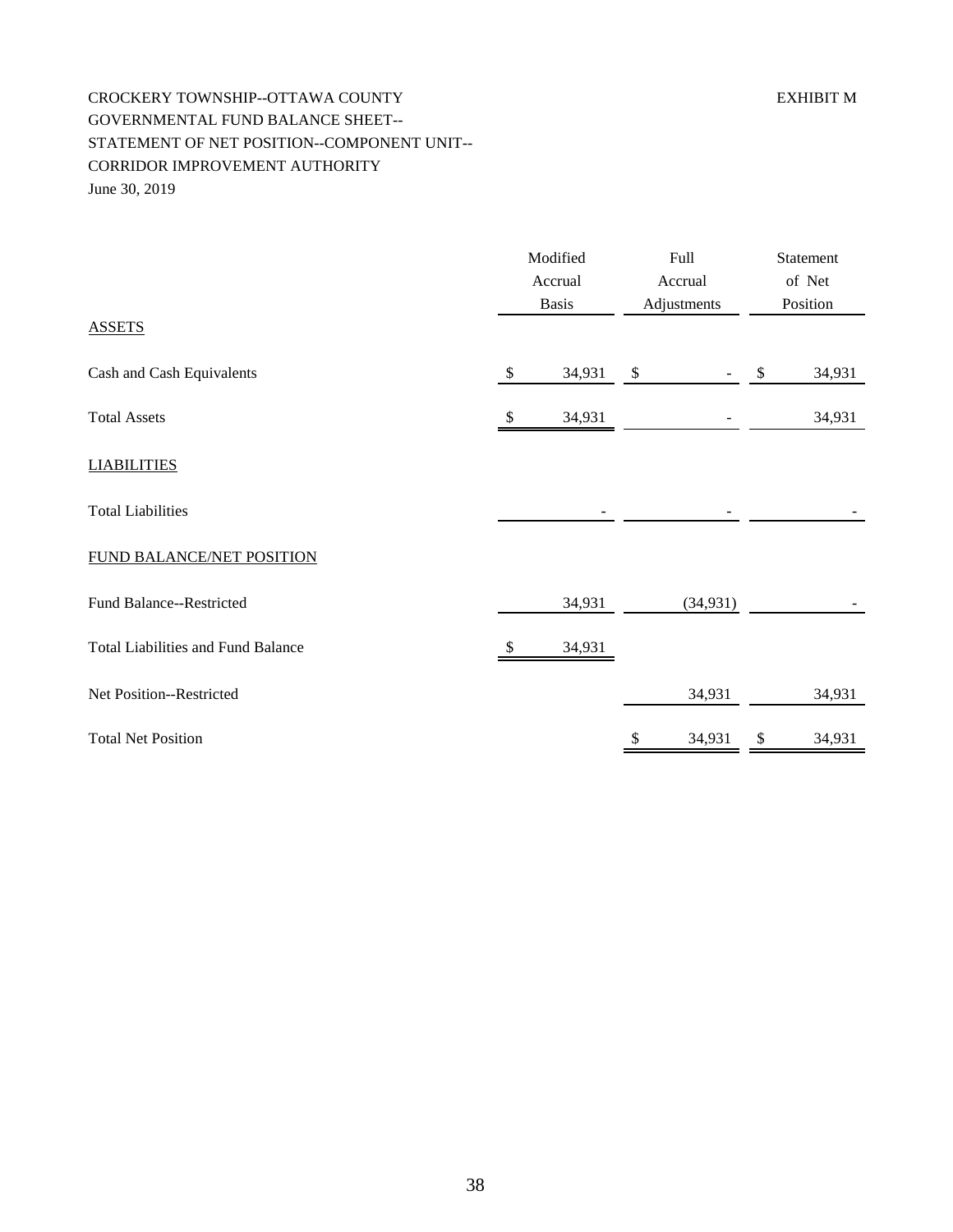## CROCKERY TOWNSHIP--OTTAWA COUNTY EXHIBIT N STATEMENT OF GOVERNMENTAL FUND REVENUES, EXPENDITURES, AND CHANGES IN FUND BALANCE-- STATEMENT OF ACTIVITIES--COMPONENT UNIT CORRIDOR IMPROVEMENT AUTHORITY For the Fiscal Year Ended June 30, 2019

|                                             | Modified<br>Accrual<br><b>Basis</b> |        | Full<br>Accrual<br>Adjustments |  | Statement<br>$\sigma f$<br>Activities |        |
|---------------------------------------------|-------------------------------------|--------|--------------------------------|--|---------------------------------------|--------|
| Revenue                                     |                                     |        |                                |  |                                       |        |
| Taxes                                       | \$                                  | 10,136 | \$                             |  | \$                                    | 10,136 |
| Interest                                    |                                     | 72     |                                |  |                                       | 72     |
| <b>Total Revenue</b>                        |                                     | 10,208 |                                |  |                                       | 10,208 |
| Expenditures                                |                                     |        |                                |  |                                       |        |
| Community and Economic Development          |                                     |        |                                |  |                                       |        |
| <b>Total Expenditures</b>                   |                                     |        |                                |  |                                       |        |
| Excess of Revenue Over (Under) Expenditures |                                     | 10,208 |                                |  |                                       |        |
| Change in Net Position                      |                                     |        |                                |  |                                       | 10,208 |
| Fund Balance/Net Position                   |                                     |        |                                |  |                                       |        |
| Beginning of Year                           |                                     | 24,723 |                                |  |                                       | 24,723 |
| End of Year                                 | \$                                  | 34,931 | \$                             |  | \$                                    | 34,931 |